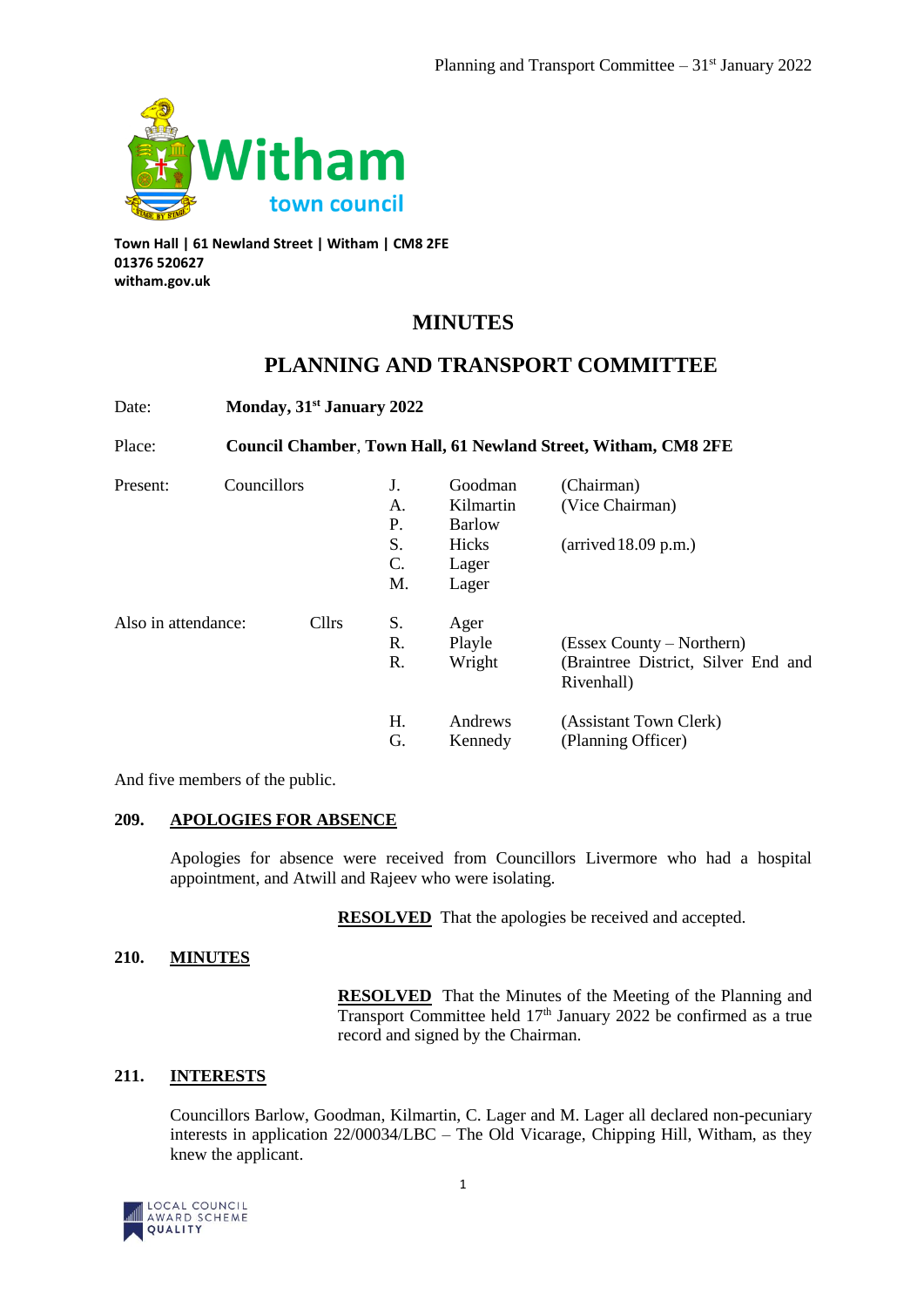# **212. QUESTIONS AND STATEMENTS FROM THE PUBLIC**

Mr Green was upset that the hedge along Hatfield Road at Ivy Chimneys had been removed particularly after he had raised his concerns when the other hedge alongside Augustus Way had been grubbed out. He considered that more could have been done to prevent its removal.

The Chairman thanked Mr Green for his comments and explained that the Town Council had been working with Braintree District Council.

Councillor Bob Wright explained that it was not just the cycleway but the 230 houses proposed in Phase 4, land north east of Rectory Lane, Rivenhall. He spoke of the badly thought-out bus gate on the development and the problems it was causing as lorries needed to unload in the road on a blind bend. He spoke about a proposed unnecessary cyclepath which would cut through a hedge. He then turned to the proposed cycleway to the town centre. He said that there would be an additional set of lights at the station for cyclists and the possibility of another set at Chipping Hill. He said that the proposed cycleway to station via Motts Lane had not yet been built. He added that a topography report had not yet been undertaken and the Rickstones Action Group were commissioning a report on the proposed cycleways.

The Chairman thanked Councillor Wright for his comments and assured him that the Town Council shared his concerns. He asked if the Town Council could be given a copy of the report in due course.

Councillor Hicks arrived at the Meeting.

Mr John Palombi, Witham and Countryside Society and Campaign for the Protection of Rural England (CPRE), was also concerned about the hedge at Ivy Chimneys but said that the CPRE had objected to the proposed buildings at Wethersfield Airfield on the basis of their height. It was considered that a four storey development would be too prominent and the buildings should be reduced to three storey. The remaining land around the site should be re-wilded or returned to arable land.

The Chairman thanked Mr Palombi for his comments.

Gillian Gillespie of Collingwood Road said that the proposed cycleway was badly thought out. A lot of the houses were old with no proper driveways and the residents were elderly, dependent on deliveries, and there would be nowhere to park causing disruption and gridlock on a main road through the town. She considered that the cycleway was totally unnecessary as there was the River Walk cycleway. She added that there was a number of small businesses along Collingwood Road which were dependent on clients being able to park.

The Chairman thanked Mrs Gillespie for her comments and assured her that the Town Council shares her concerns.

Councillor Ross Playle said that he had contacted both SUSTRAN and the Cycling Organisation about the proposed cycleway in Collingwood Road which was dangerous and a risk to cyclists. No thought had been given how a cyclist would be able to turn right from Collingwood Road onto The Avenue. He suspected that no survey had been undertaken. He said that the proposal would cause aggravation and upset on this major route in Witham. He was disappointed that the developers had not worked with the Town Council to resolve this issue.

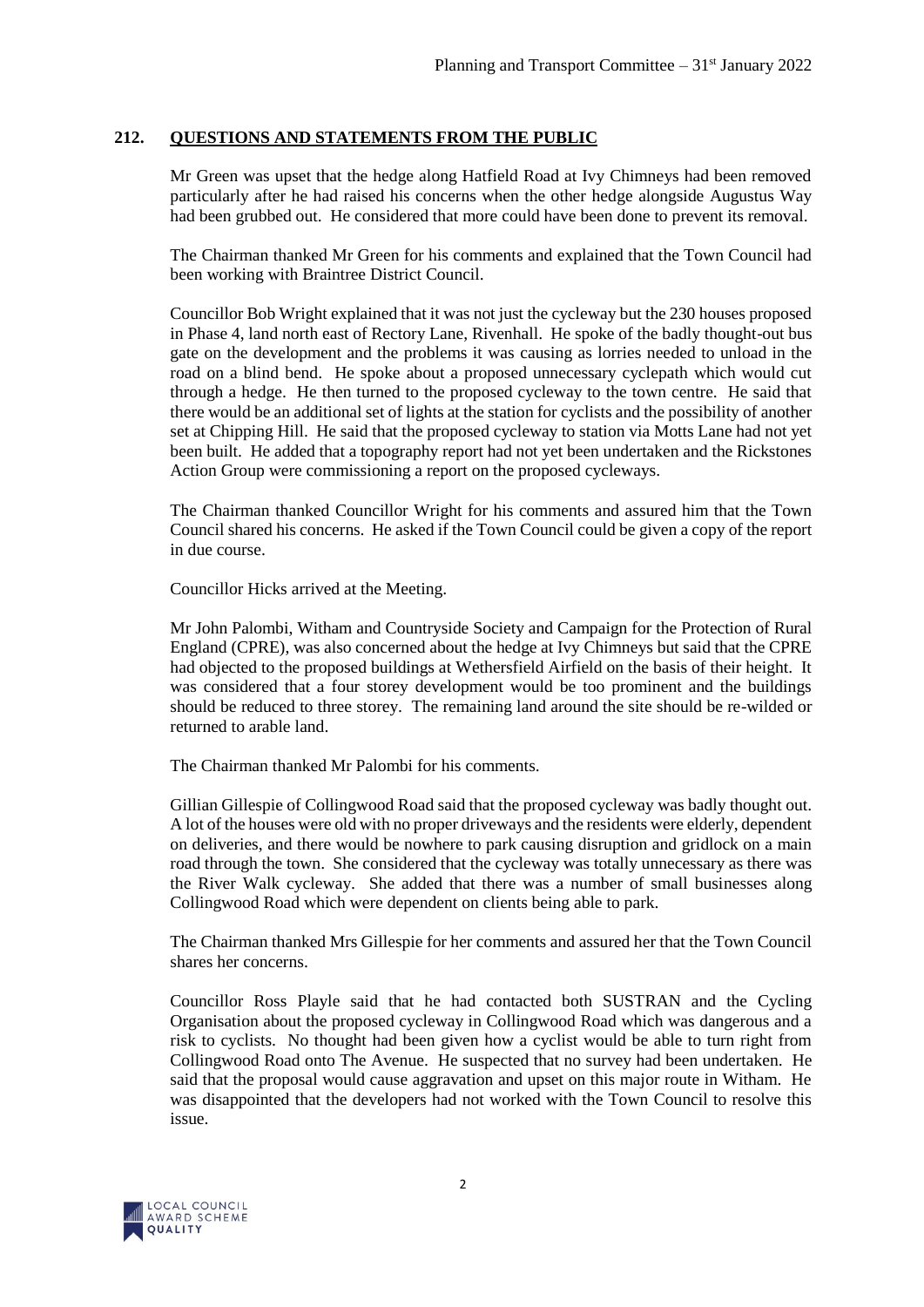Councillor Ager said that she was vehemently opposed to this ill-conceived cycleway which would be particularly dangerous by Guithavon Valley. She said that cyclists would be directed into the town centre where there would be heavy traffic to contend with.

The Chairman agreed with Councillor Wright's comment that Rivenhall had not been included in discussions as the Town Council had been omitted in the past. He urged everyone to complete the consultation on the District Council's website.

# **213. PLANNING OFFICER'S REPORT**

The Planning Officer advised that she had received information that application 19/00014/FUL for redevelopment of land at junction of Laburnum Way and Dorothy Sayers Drive will be considered by the District Council's Planning Committee on 8<sup>th</sup> February 2022. This Committee had offered no objections to the application subject to the proposed refuse collection arrangement being compatible with current waste strategy.

**RESOLVED** That the information be received and noted.

# **214. IVY CHIMNEYS, HATFIELD ROAD**

The Planning Officer explained that when looking at the new District Council Local Plan she noted that the land to the front of Ivy Chimneys had been designated as Visually Important Space. She read out the response she had received from Mathew Wilde, Senior Planner at Braintree District Council. He had explained that it was always envisaged that the hedge along Hatfield Road would be retained but that the developer was not in breach of the consent by removing it. Condition 14 had not been discharged and it enabled the Council to ensure suitable replacement planting in the form of a strong native species hedge along the front. He said that the hedgerow regulations only applied to continuous hedges of a much greater length but that the land being designated as Visually Important Space would assist the Council in securing suitable replacement planting.

Members noted that the application had been granted without protection for the hedge. It was considered that where a hedge was on development land it was important to ensure that a proper survey listing the variety of species, etc. should be obtained and with a strong condition for protection. It was hoped that negotiations would achieve a replacement hedge. Protection of hedges would form part of the proposed Neighbourhood Plan.

The importance of ensuring that the hedge is replaced in its original position with space at the front was stressed.

Members then discussed different ways the Town Council could protect hedges.

**RESOLVED** That the information be received and the District Council contacted asking that detailed information on trees and hedges should be obtained for all sites.

**RESOLVED** That the protection of hedges form part of the Neighbourhood Plan.

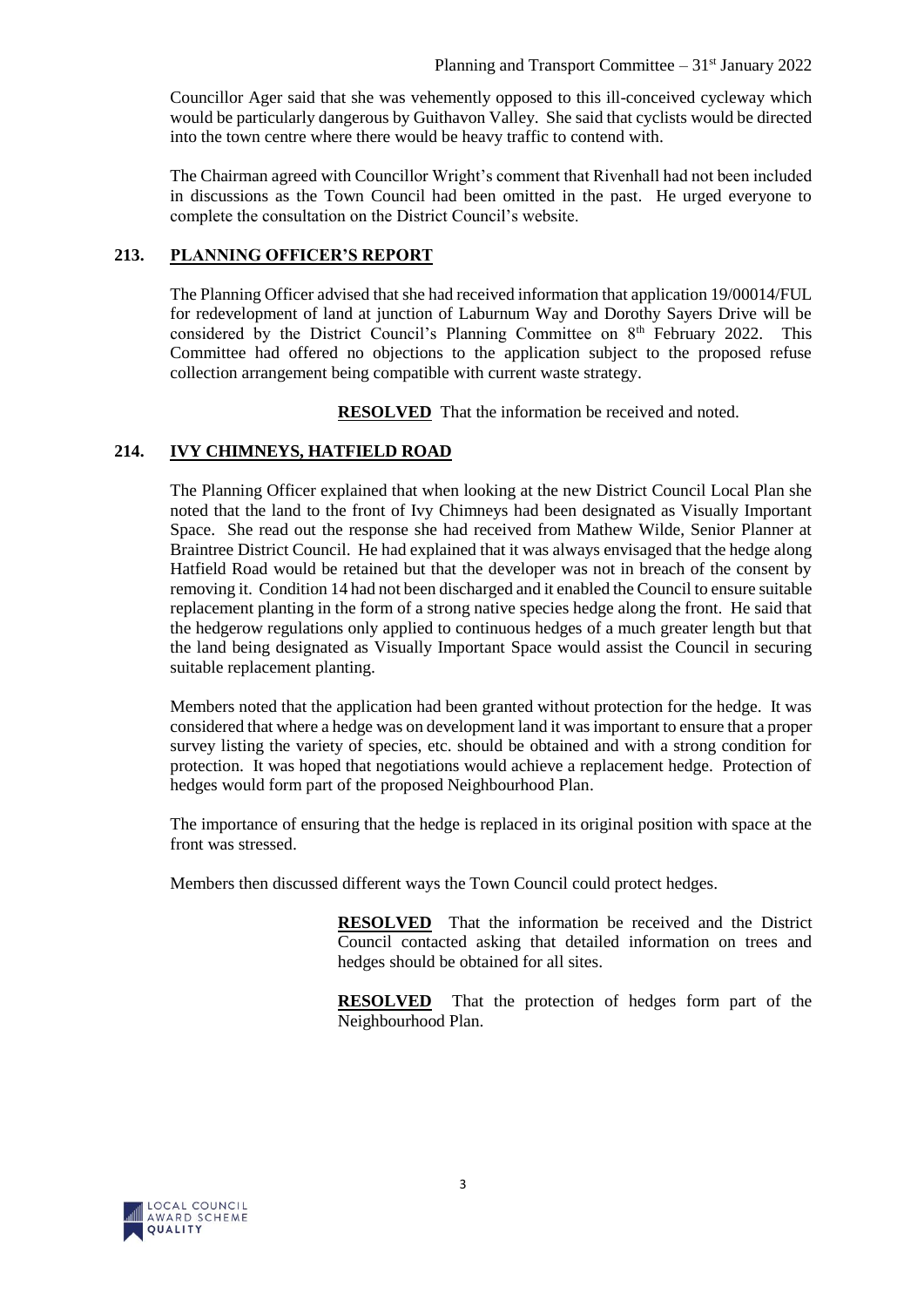| 215. | <b>PART 1 APPLICATIONS</b> |                                                                                                                                                                                                                                                                                                                                                                                                                                                                                                                              |  |  |  |  |
|------|----------------------------|------------------------------------------------------------------------------------------------------------------------------------------------------------------------------------------------------------------------------------------------------------------------------------------------------------------------------------------------------------------------------------------------------------------------------------------------------------------------------------------------------------------------------|--|--|--|--|
|      | 22/00135/HH                | <b>17 Pavelin Avenue, Witham</b><br>Single Storey rear extension                                                                                                                                                                                                                                                                                                                                                                                                                                                             |  |  |  |  |
|      |                            | <b>NO OBJECTION</b>                                                                                                                                                                                                                                                                                                                                                                                                                                                                                                          |  |  |  |  |
|      | 22/00049/HH                | 3 Mersey Road, Witham<br>Erection of two storey side and single storey rear extension                                                                                                                                                                                                                                                                                                                                                                                                                                        |  |  |  |  |
|      | <b>NO OBJECTION</b>        |                                                                                                                                                                                                                                                                                                                                                                                                                                                                                                                              |  |  |  |  |
|      | 22/00128/T56               | <b>Station Maltings, Station Road, Witham</b><br>Remove 3 no antenna fixed at rooftop level to a maximum<br>height of 36.4m to be replaced by 3 no antenna fixed in the<br>same position to a maximum height of 36.4m together with<br>installation of RRHs, new supporting steelwork and ancillary<br>development thereto                                                                                                                                                                                                   |  |  |  |  |
|      | <b>NO OBJECTION</b>        |                                                                                                                                                                                                                                                                                                                                                                                                                                                                                                                              |  |  |  |  |
|      | 21/0234/ADV                | <b>BDC Car Park, Easton Road, Witham</b><br>2 no non-illuminated A1 frames and 2 no non-illuminated A2<br>frames mounted on boundary railings (adjacent to main<br>entrance facing inwards towards parking area)                                                                                                                                                                                                                                                                                                             |  |  |  |  |
|      |                            | <b>NO OBJECTION</b>                                                                                                                                                                                                                                                                                                                                                                                                                                                                                                          |  |  |  |  |
| 216. | <b>PART 2 APPLICATIONS</b> |                                                                                                                                                                                                                                                                                                                                                                                                                                                                                                                              |  |  |  |  |
|      | 21/03652/TPOCON            | <b>Land behind 14 Guithavon Street, Witham</b><br>Notice of intent to carry out works to tree in a Conservation<br>Area – Acacia (T1) – reduce crown by 3m                                                                                                                                                                                                                                                                                                                                                                   |  |  |  |  |
|      |                            | The Tree Warden had made a site visit and explained that<br>there was a group of three trees and he was unsure which one<br>would be reduced. He therefore recommended refusal on the<br>grounds of lack of information.                                                                                                                                                                                                                                                                                                     |  |  |  |  |
|      |                            | <b>RECOMMEND REFUSAL</b> on the grounds of lack<br>of clarity of information and the advice of the District<br>Council's Landscape Officer.                                                                                                                                                                                                                                                                                                                                                                                  |  |  |  |  |
|      | 2103618/FUL                | Gershwin Park land north east of Reid Road, Witham<br>Redevelopment of the site involving the erection of single<br>storey building to provide 3 neighbourhood retail units (Class<br>E), a three-storey building to provide a 70 bed Care Home<br>(Class C2), and 44 residential dwellings (Class 3) comprising<br>of 4 x 2 bed and 21 x 3 bed dwelling houses and a three storey<br>building to provide $16 \times 2$ bed and $3 \times 1$ bed flats, alongside<br>access, parking, landscaping and other associated works |  |  |  |  |

Members considered that all new developments should include triple glazing, solar panels and air source pumps.

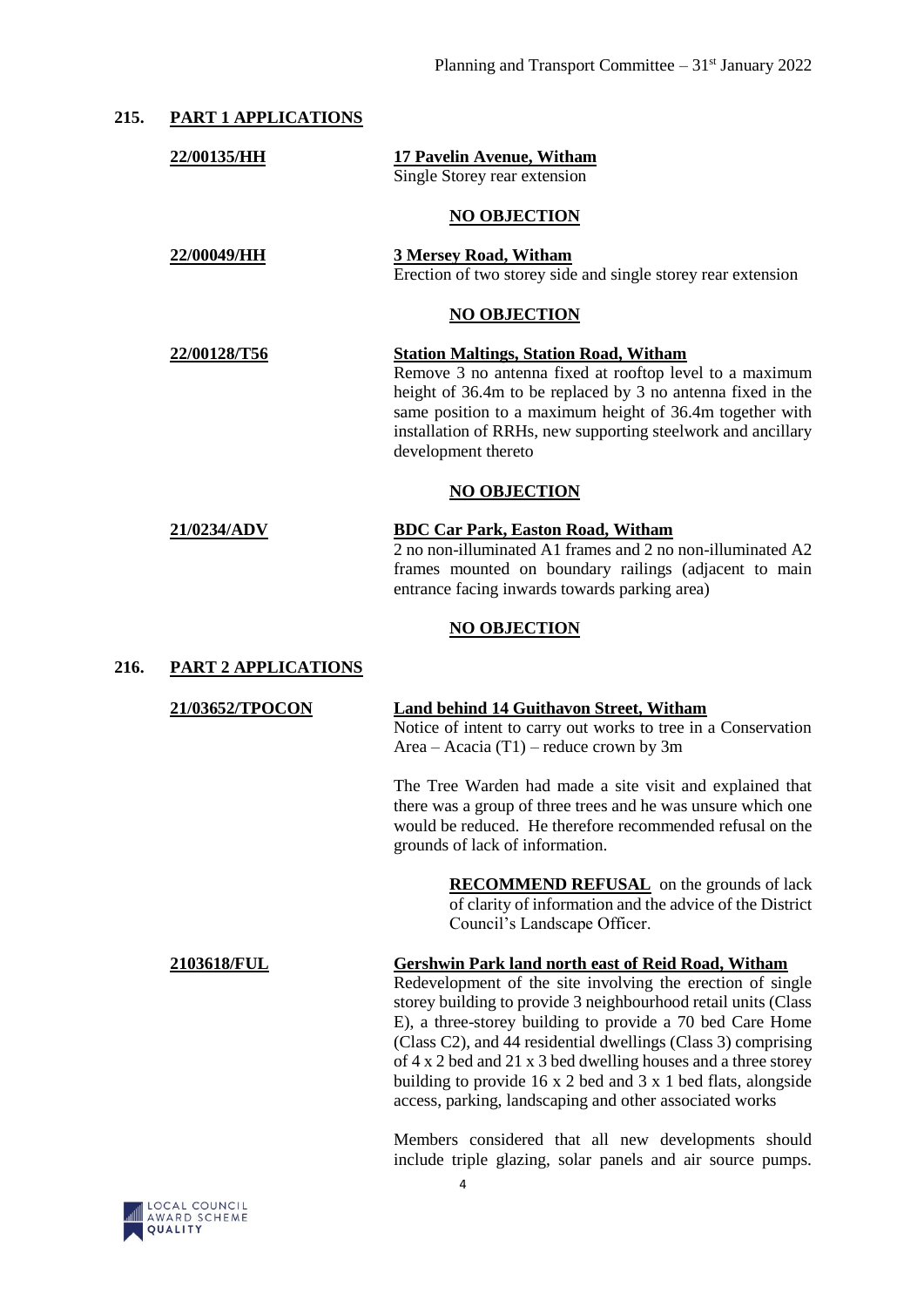Planning and Transport Committee  $-31<sup>st</sup>$  January 2022 They wished to know where the affordable housing element would be on the site. **NO OBJECTION** subject to triple glazing, solar panels and air source pumps being installed and that the affordable housing element being identified. **22/00034/LBC The Old Vicarage, Chipping Hill, Witham** Installation of retractable awning on north side of modern extension to the house Councillors Barlow, Goodman, Kilmartin, C. Lager and M. Lager had declared non-pecuniary interests. **NO OBJECTION** subject to the views of the Listed Buildings Officer. **21/03747/FUL 14 Freebournes Road, Witham** Erection of 3 buildings to provide 10 commercial units (Use Classes  $E(g)(iii)$ , B2 and B8) together with access, parking, landscaping and associated works **RECOMMEND APPROVAL 21/03480/HH 13 Medlar Close, Witham** Two storey rear extension Members noted the risk of loss of light in the neighbouring property and that parking was a problem in this area with no designated bays for residents. **NO OBJECTION** subject to no representations being received from neighbours. **22/00106/TPO 10 Hollybank, Witham** Notice of Intent to carry out works to tree protected by Tree Preservation Order 6/76 – Reduce the bigger of the Yew tree by 1.4m to reshape it Members were informed that the Tree Warden had made a site visit and recommended no objection. **NO OBJECTION** subject to the advice of the District Council's Landscape Officer. **217. REVISED PLANS**

20/02060/OUT Phase 4 Land North East of Rectory Lane Rivenhall

(a) Plans

Members considered that this was a piecemeal development and that had a Master Plan been in place from the outset better infrastructure would have been provided. It was important to re-iterate the planning objections and to add those comments in regard to the proposed cycleway.

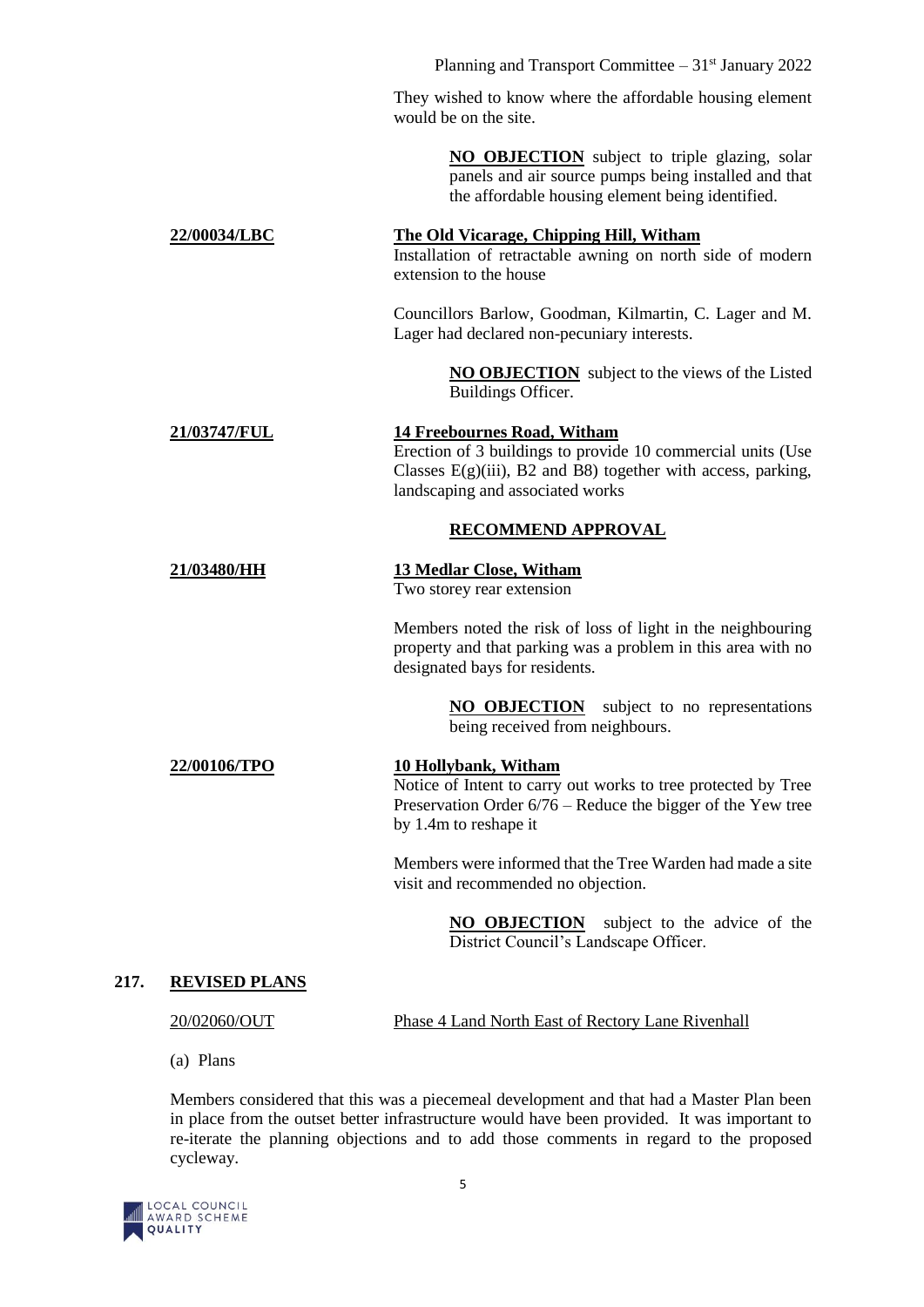Members spoke about the meeting with Bellway, Essex County and Braintree District Councils. There had been a suggestion of a cycle lane on one side of Collingwood Road but this had not been discussed and the original scheme had been submitted. The alternatives of linking up with existing cycleways and the Motts Lane link to Eastways and onto the Blackwater Rail Trail which was part of the District Council's Cycle Action Plan 2018 would be a better route.

#### **RECOMMEND REFUSAL** on the grounds of –

- Severe impact upon local highways infrastructure and non-conformity with various Essex County Council Highways Policies as identified by other parties including Rivenhall Parish Council
- Lack of amenities in Witham North including health facilities, a supermarket and employment opportunities
- No clear boundary between Witham and Rivenhall
- Damage to the green buffer separating the two communities
- Section 106 monies should be spent in Witham North/Rivenhall
- **Provision of a community facility with** combined varied uses
- The lack of a Master Plan has led to piecemeal development and insufficient infrastructure
- Statement of community involvement is incorrect as Witham Town Council had not be consulted
- This development should have been a single, phased development with a proper development brief
- Contrary to RLP10
- The proposed cycleway would increase congestion with two sets of lights at the station and with the possibility of a further set at Chipping Hill
- Narrowing of carriageway on a busy bus and HGV route
- Loss of car parking for residents who do not have off-street parking
- Loss of car parking which would affect small businesses in Collingwood Road
- Lack of cycle parking in the town centre
- Shared cycleway paths are not recommended
- Suitable alternatives which are included in the Cycle Action Plan should be considered
- The pavements at the railway station and adjacent to the Labour Club are of insufficient width to allow for safe cycleway.

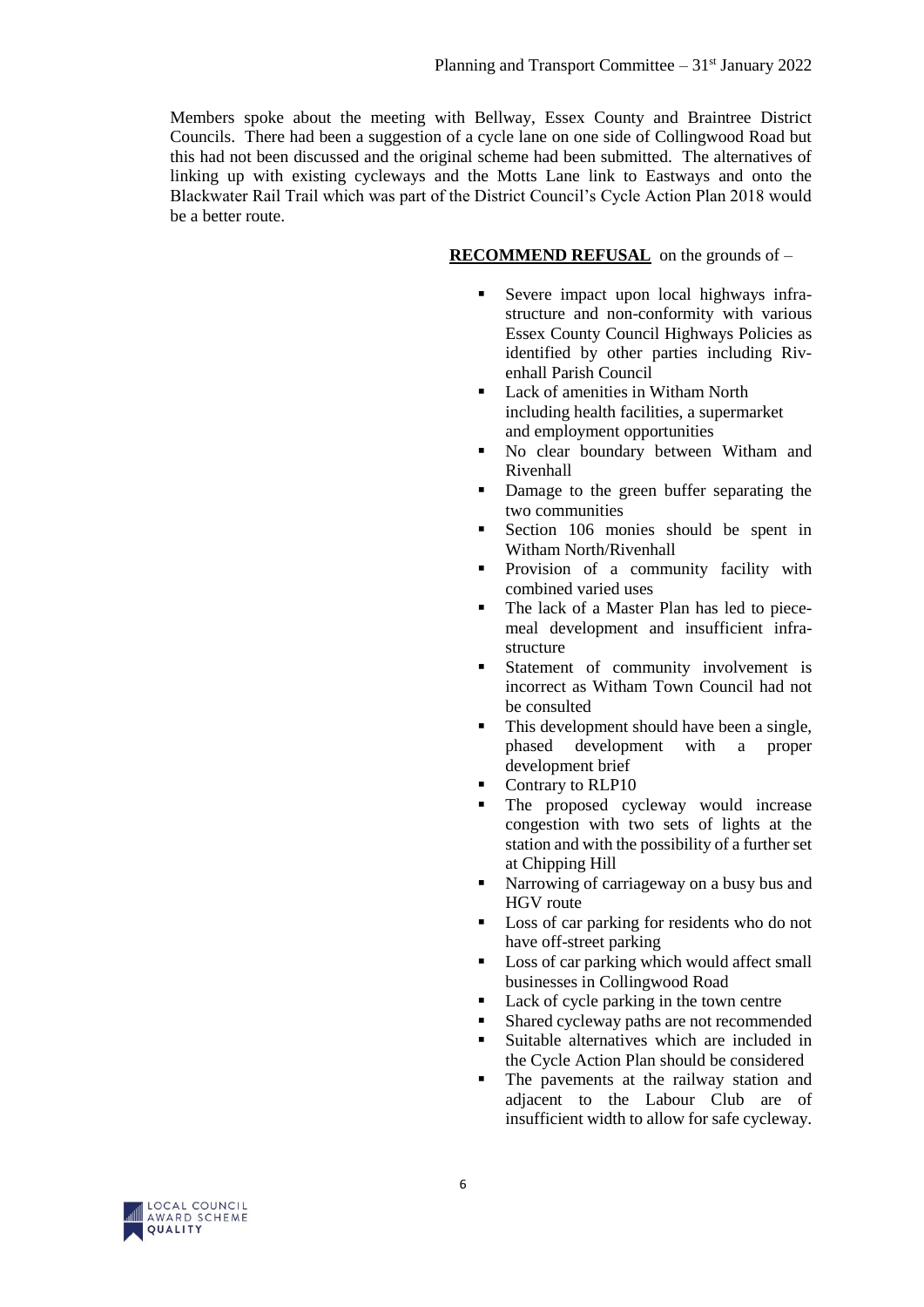(b) Proposed Cycleway

Information was received from Bellway Homes regarding the proposed cycleway which has been sent to residents of Collingwood Road.

**RESOLVED** That the information be received.

#### **218. DECISIONS**

The decisions on Planning Applications pertaining to Witham were received.

**RESOLVED** That the decisions be received and noted.

#### **219. TRAFFIC REGULATION ORDERS**

#### (a) Hatfield Road

The Public Notice to introduce a no right turn onto the southwest bound carriageway of the B1389 was received.

**RESOLVED** That the Public Notice be received and noted.

#### (b) Allectus Way and Porter Way Bus Gate

The Public Notice to introduce restrictions on the Bus Gate between Allectus Way and Porter Way was received.

**RESOLVED** That the Public Notice be received and noted.

#### (c) Gershwin Boulevard

The Public Order introducing parking restrictions on Gershwin Boulevard from 31st December 2021 was received.

It was noted that the location was cited as being in the City of Chelmsford.

**RESOLVED** That the Public Notice be received and the error in the prohibition notice be drawn to the attention of Essex County Council.

#### **220. ELM TREE, HATFIELD ROAD**

A response was received from Gavin Jones, CEO of Essex County Council, in regards to the proposed felling of the Elm tree at Hatfield Road for the creation of a new roundabout.

The Planning Officer explained that she had also informed the arboricultural team at Essex County Council of the proposals.

It was agreed that it would be ascertained whether planning consent had been given for the development at Woodend Farm and a letter written to Braintree District Council making them aware of the situation.

> **RESOLVED** That it be ascertained whether application - 19/01896/OUT – Woodend Farm, Hatfield Road, Witham had yet